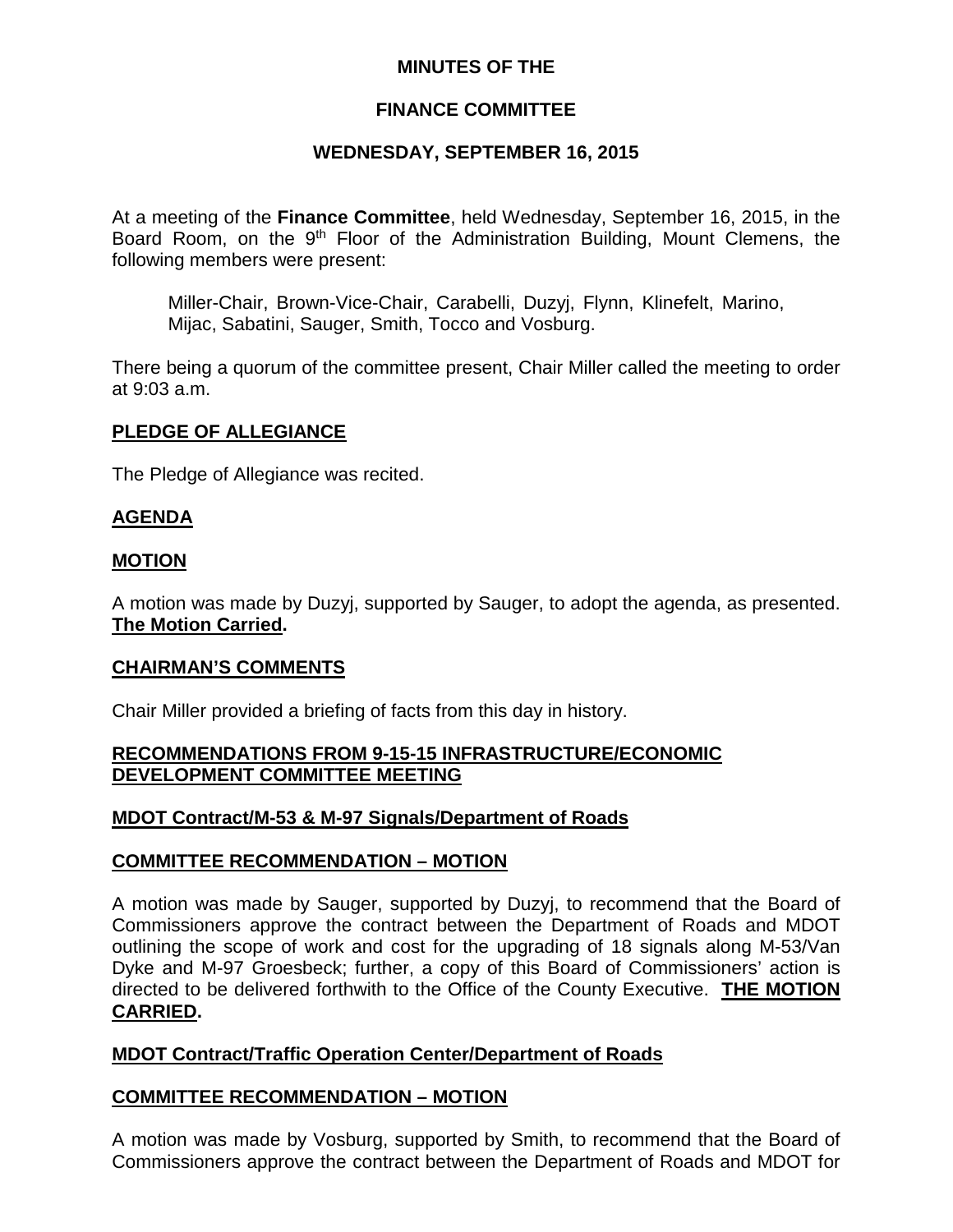the annual contract for the staffing and operations of the Traffic Operations Center for the 2015/2016 budget year; further, a copy of this Board of Commissioners' action is directed to be delivered forthwith to the Office of the County Executive. **THE MOTION CARRIED.**

## **MDOT Contract/Upgrading 18 Signals/Department of Roads**

## **COMMITTEE RECOMMENDATION – MOTION**

A motion was made by Klinefelt, supported by Vosburg, to recommend that the Board of Commissioners approve the contract between the Department of Roads and MDOT outlining the scope of work and cost for the upgrading of 18 signals at various locations throughout Macomb County; further, a copy of this Board of Commissioners' action is directed to be delivered forthwith to the Office of the County Executive. **THE MOTION CARRIED.**

## **MDOT Contract/Upgrading 282 Signals/Department of Roads**

## **COMMITTEE RECOMMENDATION – MOTION**

A motion was made by Duzyj, supported by Mijac, to recommend that the Board of Commissioners approve the contract between the Department of Roads and MDOT outlining the scope of work and cost for the upgrading of 282 signals throughout Macomb County; further, a copy of this Board of Commissioners' action is directed to be delivered forthwith to the Office of the County Executive. **THE MOTION CARRIED.**

## **Contract with Z Contractors, Inc./22 Mile Road and Asphalt Resurfacing/ Department of Roads**

## **COMMITTEE RECOMMENDATION – MOTION**

A motion was made by Brown, supported by Vosburg, to recommend that the Board of Commissioners approve the contract between the Department of Roads and Z Contractors, Inc. outlining the scope of work and project cost for culvert replacement on 22 Mile Road and asphalt resurfacing from Ryan to Shelby Road; further, a copy of this Board of Commissioners' action is directed to be delivered forthwith to the Office of the County Executive. **THE MOTION CARRIED.**

## **Shelby Township Cost Share Agreement/22 Mile Road and Asphalt Resurfacing/Department of Roads**

## **COMMITTEE RECOMMENDATION – MOTION**

A motion was made by Brown, supported by Sauger, to recommend that the Board of Commissioners approve the contract between the Department of Roads and Shelby Township outlining the scope of work and cost sharing for culvert replacement on 22 Mile Road and asphalt resurfacing from Ryan to Shelby Road; further, a copy of this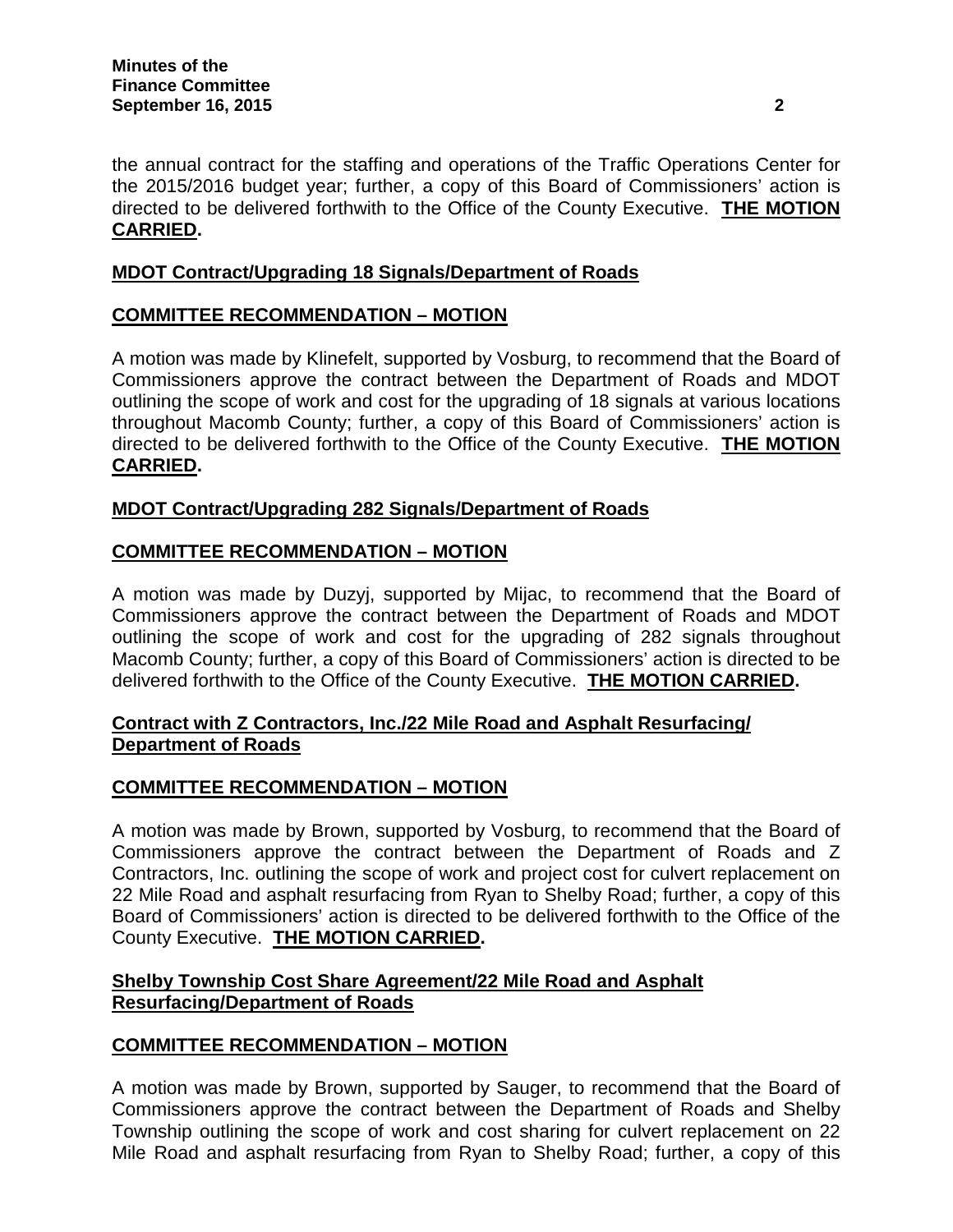Board of Commissioners' action is directed to be delivered forthwith to the Office of the County Executive. **THE MOTION CARRIED.**

# **Contract with Fenton Excavating and Construction, Inc./Omo Road Paving/Department of Roads**

# **COMMITTEE RECOMMENDATION – MOTION**

A motion was made by Brown, supported by Vosburg, to recommend that the Board of Commissioners approve the contract between the Department of Roads and Fenton Excavating and Construction, Inc. outlining the scope of work and project cost for the paving of Omo Road from Armada Ridge to Armada Center Road; further, a copy of this Board of Commissioners' action is directed to be delivered forthwith to the Office of the County Executive. **THE MOTION CARRIED.**

# **AT&T Managed Internet Service Contract/COMTEC and Jail/I.T.**

## **COMMITTEE RECOMMENDATION – MOTION**

A motion was made by Sauger, supported by Klinefelt, to recommend that the Board of Commissioners approve the contract to upgrade the Internet service to COMTEC and the Jail; further, a copy of this Board of Commissioners' action is directed to be delivered forthwith to the Office of the County Executive. **THE MOTION CARRIED WITH DUZYJ VOTING "NO."**

# **AT&T Switched Ethernet Service Contract/I.T.**

## **COMMITTEE RECOMMENDATION – MOTION**

A motion was made by Flynn, supported by Klinefelt, to recommend that the Board of Commissioners approve the AT&T Switched Ethernet Service contract; further, a copy of this Board of Commissioners' action is directed to be delivered forthwith to the Office of the County Executive. **THE MOTION CARRIED WITH DUZYJ VOTING "NO."**

## **Budget Amendment/Lake St. Clair Public Access and Ecological Conservation Study/Planning & Economic Development**

## **COMMITTEE RECOMMENDATION – MOTION**

A motion was made by Vosburg, supported by Brown, to recommend that the Board of Commissioners approve a \$25,000 budget amendment under Planning Grants – Fund 361 for a Michigan Department of Environmental Quality (DEQ) – Lake St. Clair Public Access and Ecological Conservation Study; further, a copy of this Board of Commissioners' action is directed to be delivered forthwith to the Office of the County Executive. **THE MOTION CARRIED.**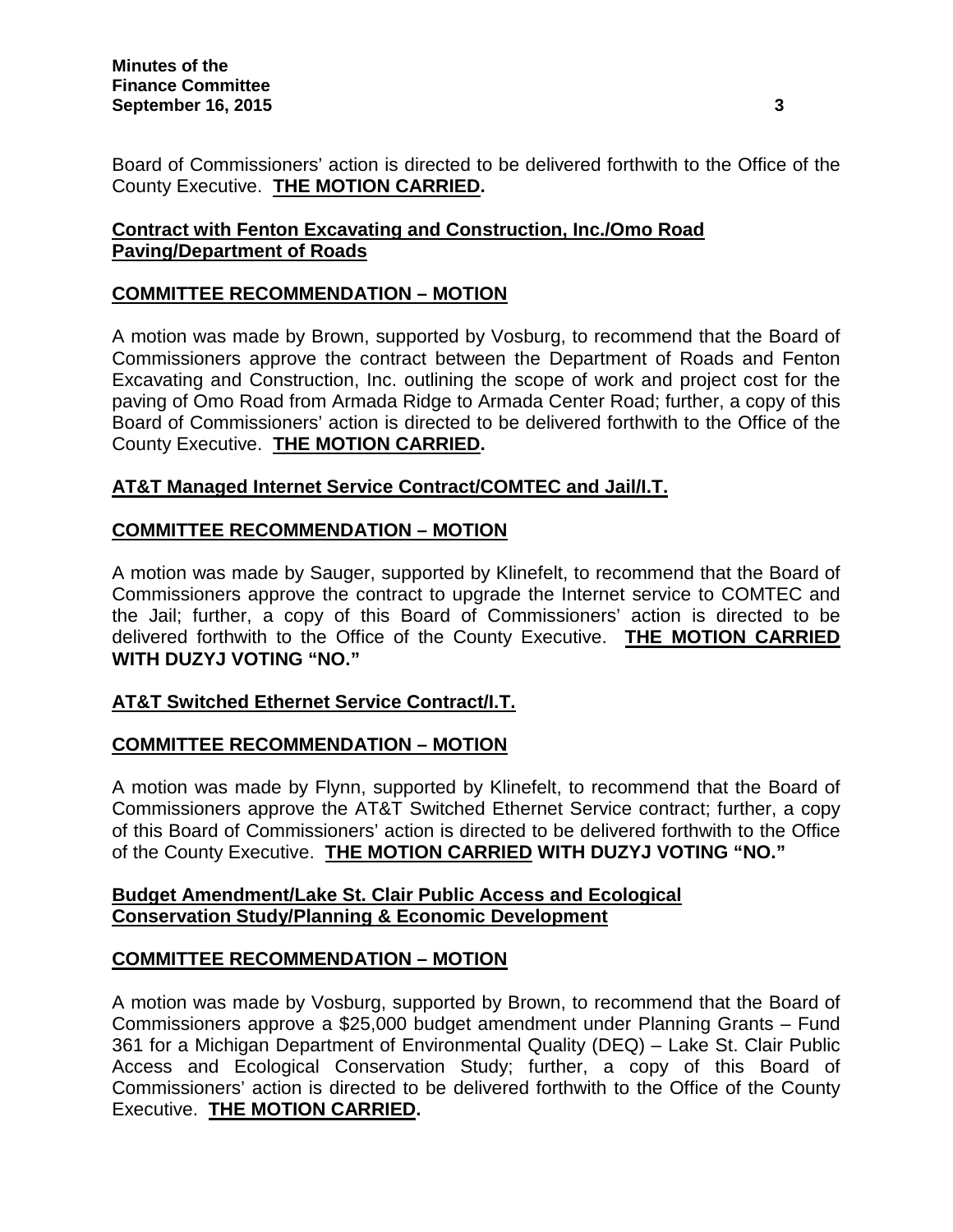## **BUDGET AMENDMENT/INCREASE IN SPECIAL PROJECTS/HUMAN RESOURCES**

### **COMMITTEE RECOMMENDATION – MOTION**

A motion was made by Sauger, supported by Smith, to recommend that the Board of Commissioners approve a budget amendment to transfer \$45,000 from General Fund Appropriations – Professional Development Initiative to HRLR Special Projects; further, a copy of this Board of Commissioners' action is directed to be delivered forthwith to the Office of the County Executive.

Karen Bathanti, Human Resources Service Coordinator, explained that the budget amendment was necessary because the department's legal services line item amount has increased following a year of complicated arbitration.

The following commissioners spoke: Brown, Vosburg and Miller.

Chair Miller called for a vote on the motion and **THE MOTION CARRIED.**

## **VANGUARD GROUP AGREEMENT/HUMAN RESOURCES**

## **COMMITTEE RECOMMENDATION – MOTION**

A motion was made by Brown, supported by Flynn, to recommend that the Board of Commissioners approve the agreement with The Vanguard Group for comprehensive management and record keeping of the defined contribution plan for County employees; further, a copy of this Board of Commissioners' action is directed to be delivered forthwith to the Office of the County Executive.

The following commissioners spoke: Vosburg and Flynn.

Chair Miller called for a vote on the motion and **THE MOTION CARRIED.**

## **BASIC FLEXIBLE SPENDING ACCOUNT CONTRACT/FINANCE**

#### **COMMITTEE RECOMMENDATION – MOTION**

A motion was made by Marino, supported by Vosburg, to recommend that the Board of Commissioners approve the BASIC – Flexible Spending Account contract for a period of two years – 1-1-2016 through 12-31-2017; further, a copy of this Board of Commissioners' action is directed to be delivered forthwith to the Office of the County Executive.

John Anderson, Risk and Insurance Manager, gave an overview.

The following commissioners spoke: Miller, Brown and Vosburg.

Chair Miller called for a vote on the motion and **THE MOTION CARRIED.**